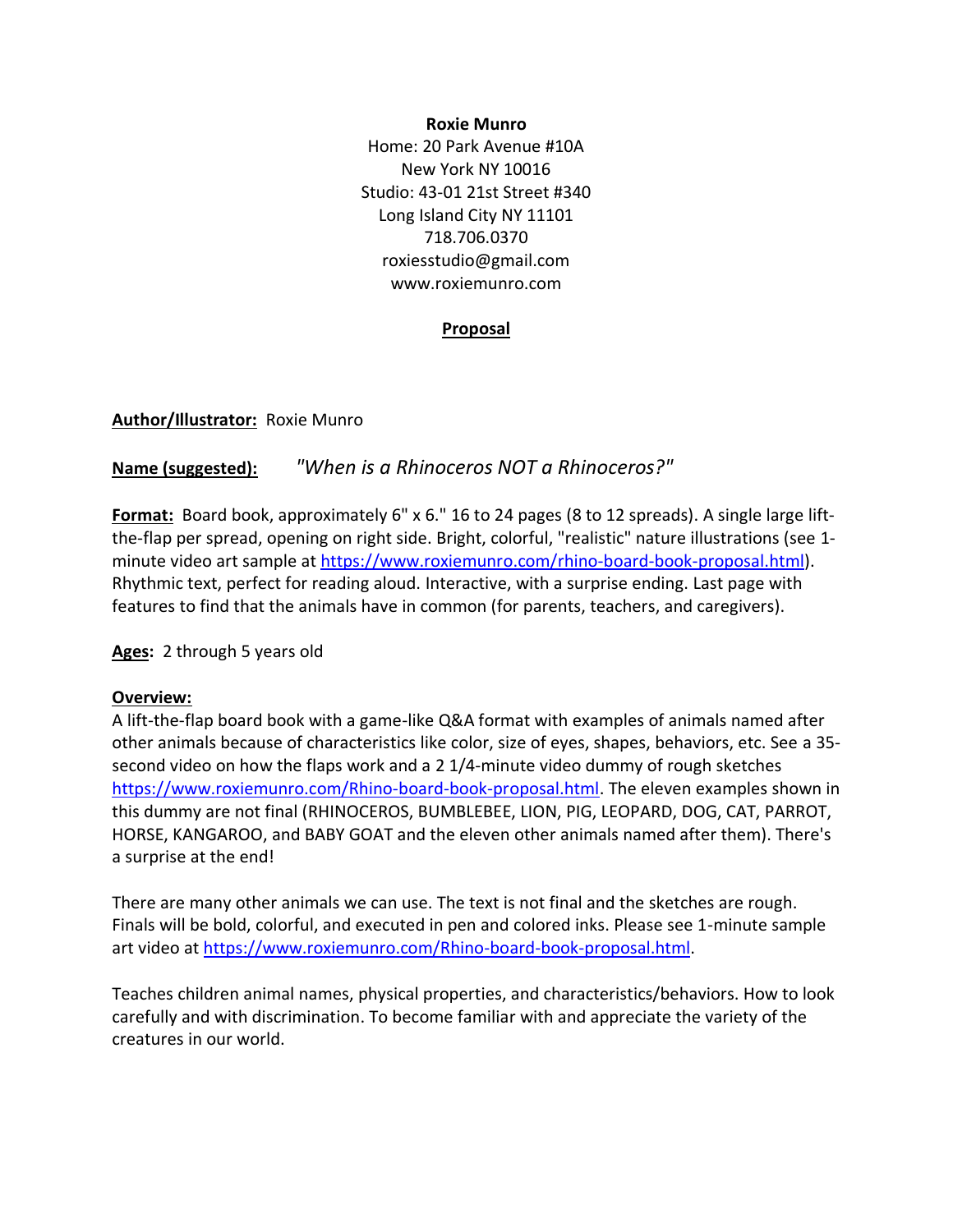Librarians have suggested I do board books. They cite a need for STEM and/or nonfiction books for younger children (I've done many large format nonfiction picture books for ages 5-10/K through 5th grade) - books on nature and science, about birds, snakes, bugs, rodents, coral reef creatures, rainforest animals, many specific ecosystems, dinosaurs, and more. My work is realistic, colorful, and accessible with an element of whimsy.

Young children recognize and appreciate art. I don't "talk down" to them visually. Librarians have said they are tired of depersonalized obviously computer-generated and cartoon-y art. Generic or stock photography is not always clear, compelling, and satisfying (or unique). Children "read" art with their caregivers; they are "visual learners." Good lively correct illustrations with a fun attention to detail with simple text is critical.

Could be lift-the-flap(s) with a Q&A format. The art will have surprises, maybe some gamification (hidden elements, seek-n-find), and action. (See four 1-minute videos of rough B&W dummies on sea/coral reef creatures, rainforest, mice and more, and dinosaurs at <https://www.roxiemunro.com/board-book-proposal.html> )

**Competition:** "Dominated by licensed titles" (quoting a librarian). Also concept books (usually a series developed by publisher): ABCs, Counting, Colors, DK, etc with bright simple artwork. There are some books with cartoon-y dinosaurs, generic rainforest animals, fish, etc.

### **Marketing:**

Roxie Munro is an award-winning nonfiction author with a long track record. She will write blog posts and speak about the book in school visits (in person and online), children's book festivals, and conferences. Roxie Munro's quarterly Studio Newsletter has a targeted mailing list of 1,900 mainly teachers and librarians. She does extensive social media (Facebook [5 pages total]; Pinterest; Twitter [2 total]; YouTube [a dedicated channel]; Instagram, and more [\[PublishersMarketplace webpage,](https://www.publishersmarketplace.com/members/roxiemunro/) Amazon Author page, Goodreads, etc]). She has a professional website with reviews, free activities and downloadables (coloring pages, mazes, bookmarks), school and conference visit info, how-to-draw videos, interviews, etc. A 2-minute YouTube promotional video trailer with music and sounds will be created for this book. She will publish a dedicated Board Book page on her website with activities, reviews, trailer, etc.

Roxie is on the Advisory Board and is a member of *INK Think Tank, Inc.,* a nonprofit organization of award-winning children's nonfiction authors with the mission of promoting author-driven children's nonfiction literature for classroom use, including the [Nonfiction Minute,](https://www.nonfictionminute.org/) which is a free daily blog for kids with original 400-word essays by more than two dozen iNK authors with illustrations and audio by the authors (Roxie has almost a dozen pieces published and available online to students, librarians and teachers). The Nonfiction Minute has received over 6 million page views in 5 years, with a mailing list of over 5,000 registered high interest teachers and librarians. Roxie is also on the Advisory Board o[f KidLit TV.](https://www.kidlit.tv/) They can air a Cover Reveal and a Trailer Premiere. Roxie can do a Ready! Set! Draw! (how to) video of her character(s), and/or a Storymakers interview with Rocco Staino on KidLit TV. Roxie participates yearly in WRAD (World Read Aloud Day), with 5 school visits scheduled for 2022. She also does annual Reach Out &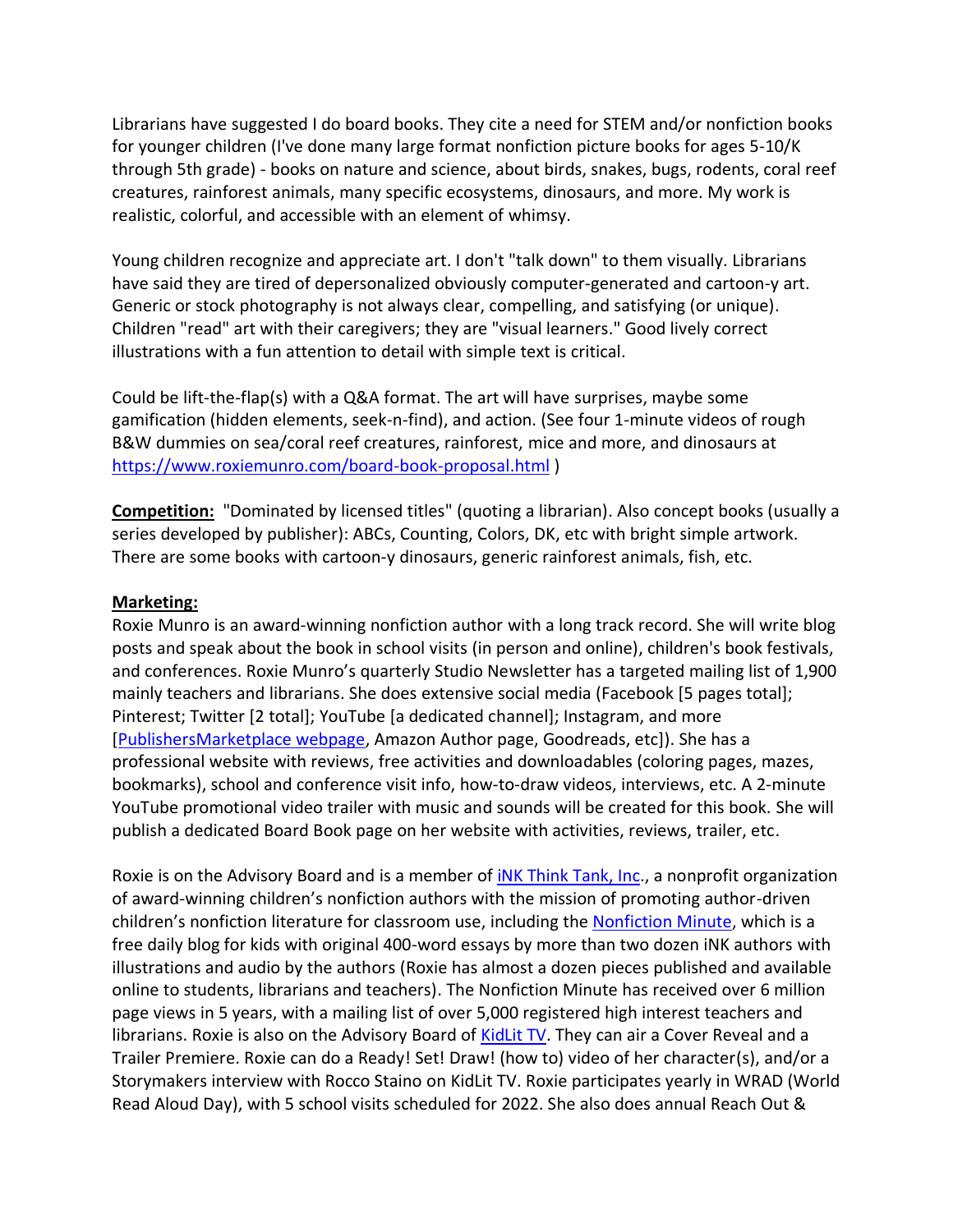Read hospital visits. Roxie has six online programs with [CILC \(Center for Interactive Learning\)](https://www.cilc.org/Dashboard/Content-Providers/Programs.aspx) based upon her books.

As per Dr. Cynthia Weill, Bank Street College of Education has created the Margaret Wise Brown Board Book Award, starting in 2023, for children 0 - 3 years old. Info: [https://s3.amazonaws.com/bankstreet-wordpress/wp-content/uploads/2015/01/Bank-Street-](https://s3.amazonaws.com/bankstreet-wordpress/wp-content/uploads/2015/01/Bank-Street-MWB-2021-Press-Release.pdf)[MWB-2021-Press-Release.pdf](https://s3.amazonaws.com/bankstreet-wordpress/wp-content/uploads/2015/01/Bank-Street-MWB-2021-Press-Release.pdf)

# **Bio:**

Roxie Munro is the author/illustrator of more than 45 nonfiction, STEM/STEAM, and concept books for children, many using "gamification" to encourage reading, learning, and engagement (including *Mazescapes*; *Amazement Park*; the *Inside-Outside Books: New York City* [*New York Times* Best Illustrated Award], *Washington DC, Texas, London, Paris*, and *Libraries*; *Feathers, Flaps & Flops*; *Doors*; *Gargoyles, Girders & Glass Houses*; *Ranch*; *Wild West Trail Ride Maze*; *Circus*; *Mazeways: A to Z*; *Rodeo*; *Go!Go!Go!*; *Inside-Outside Dinosaurs;* and the KIWi Storybooks nonfiction series). Her books have been translated into French, Italian, Dutch, Chinese, and Japanese.

To come: *ABCity* (SchifferKids, 2022). *Leaping - Crawling, Swimming, Hiding, Hunting - Lizards* (Holiday House, 2023).

Recent books: *Anteaters, Bats & Boas: The Amazon Rainforest from the Forest Floor to the Treetops* (Holiday House 2021; starred reviews: *ALA's Booklist* and *School Library Journal*)*. Dive In: Swim with Sea Creatures at their Actual Size* (Holiday House, 2020)*. Rodent Rascals* (THREE Starred Reviews!). *Masterpiece Mix*; *Market Maze* (Kirkus Star); *Slithery Snakes; EcoMazes: 12 Earth Adventures* (Starred review in *School Library Journal*; *Smithsonian's* Best Science Book for Children); *Desert Days, Desert Nights; Hatch!* (Outstanding Science Trade Book, NSTA & CBC); Society of International Librarians Honor Award; Bank Street College Best Books of 2012, w/Outstanding Merit); *Busy Builders* (Bank St Cook Prize Honor for STEM), and series of nine nonfiction giant and fold-out KIWi Storybooks.

Interactive children's book apps: "Roxie's Puzzle Adventure" (16-screen multi-player jigsaw puzzle), "Roxie's a-MAZE-ing Vacation Adventure" (interactive game app), and the 3-D lift-theflap app, "Roxie's DOORS." Nine educational apps for KIWi (Kids Interactive Walk-in) Storybooks.

Roxie was born in Texas, and grew up in southern Maryland, by the Chesapeake Bay. At the age of six, she won first prize in a county-wide contest for a painting of a bowl of fruit. She has been a working artist all her life, for a while freelancing in Washington DC as a television courtroom artist. It was great training for life drawing, concentration under pressure, and making deadlines. Clients included CBS, the *Washington Post*, and the Associated Press. Fourteen of her paintings have been published as covers of *The New Yorker* magazine.

She also creates oils, watercolors, prints, and drawings, primarily cityscapes, which are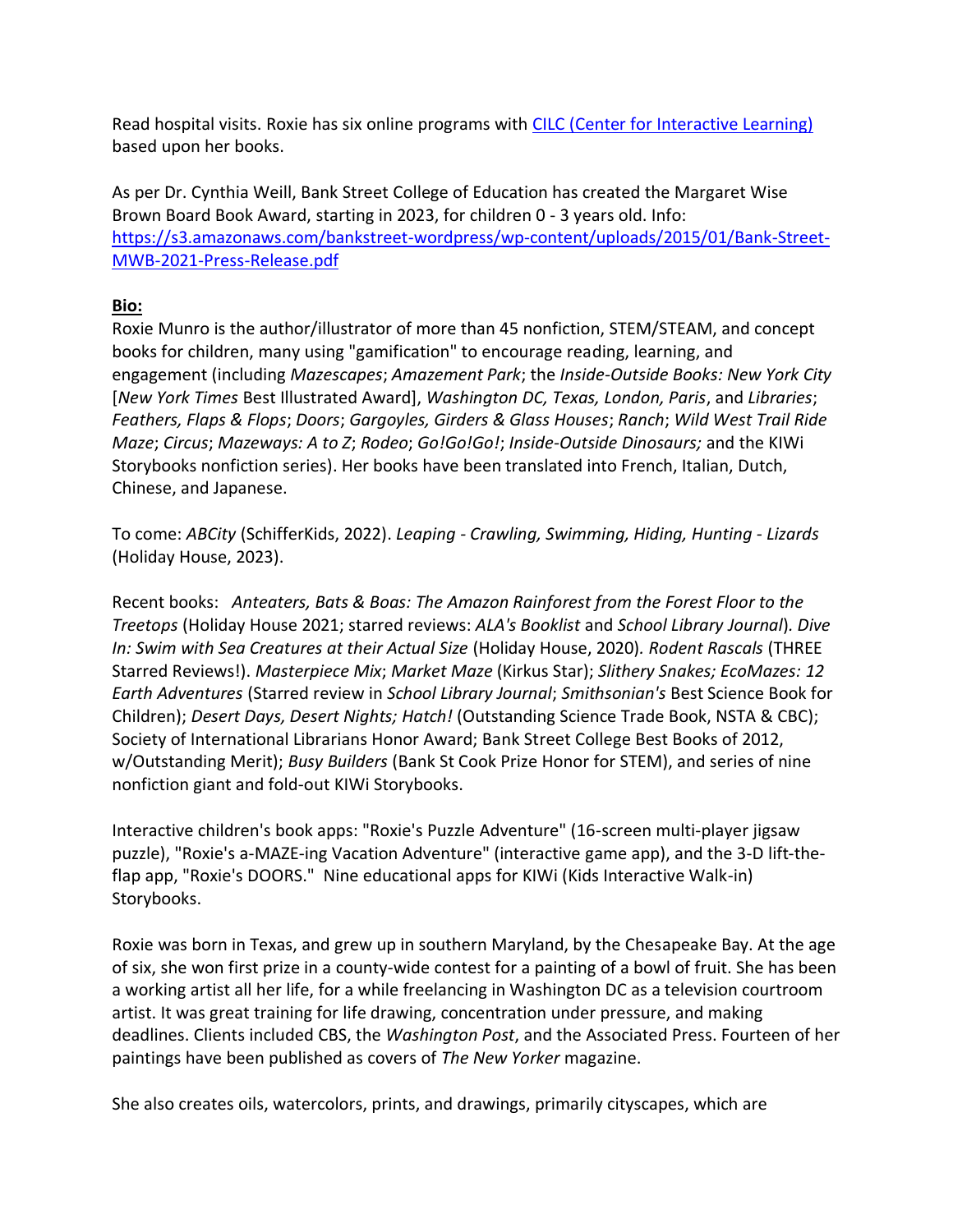exhibited widely in the US in galleries and museums. Roxie's work is in numerous private, public, and corporate collections. From Dec 12, 2020, to April 25, 2021, the Eric Carle Museum of Picture Book Art in Amherst, MA, hosted a solo exhibition: "Inside-Outside Dinosaurs: Creating a Book with Roxie Munro."

Roxie studied at the University of Maryland, the Maryland Institute College of Art (Baltimore), earned a BFA in Painting from the University of Hawaii, attended graduate school at Ohio University (Athens), and received a Yaddo Fellowship in Painting. She lectures in museums, schools, libraries, conferences, and teaches in workshops.

Many oils and watercolors are views from the roof of her sky-lighted loft studio in Long Island City, New York, just across the East River from her home in mid-Manhattan. She is married to the Swedish writer/photographer, Bo Zaunders.

Roxie is on the Advisory Board of KidLitTV, the premiere resource for all things about children's literature. Click here: <https://kidlit.tv/about/team-members/>

Roxie is a Board Member of iNK Think Tank, an invitation-only group of awardwinning nonfiction authors who write and illustrate great books, lecture and do school visits. Click here: [http://inkthinktank.org/ink-thinkers](http://inkthinktank.org/ink-thinkers/)

### **Awards (selected):**

*The Inside-Outside Book of New York City: New York Times* Best Illustrated Children's Book Award; TIME Magazine's Best Children's Book of the Year; NCTE Books That Invite Talk, Wonder, and Play; Library of Congress Children's Literature Center Books for Children List *Anteaters, Bats & Boas:* Starred reviews in ALA's *Booklist* and *School Library Journa*l. *American Scientist*: Best 12 STEM Books for Children published in 2021. Top Ten Science & Technology book for 2021 (*Booklist*)

*DIVE IN:* Bank Street College Best Children's Books of the Year 2021

*Rodent Rascals:* Starred reviews from *Kirkus, BookList, Publishers Weekly*; Cybill Award Nominee in Nonfiction, 2018; Bank Street Best Books of the Year 2019 List for STEM *Masterpiece Mix:* Bank Street Best Books of the Year List; *Wall Street Journal*'s Best New Children's Book

*EcoMazes: 12 Earth Adventures:* Starred review, *School Library Journal*; CYBIL Nominee (Children & Young Adult Bloggers Literary Award); Smithsonian: Great Science Books for Children 2010

*Busy Builders:* Bank Street Center for Children's Literature (CCL) Cook Prize Silver Medal for STEM

*Hatch!*: Children's Book of the Month Club; CBC "Go Green!" Summer Reading List; CYBILS Award Nominee for Nonfiction; Eric Carle Museum Best Book of 2011 List; Outstanding Science Trade Book for Students K-12, National Science Teachers Association (NSTA) & Children's Book Council (CBC); Society of School Librarians International Honor Book Award; Bank Street College Best Books of 2012, with Outstanding Merit; Arkansas Diamond Primary Book Award Finalist *Christmastime in New York City* and *Blimps: New York Times* Best Children's Books List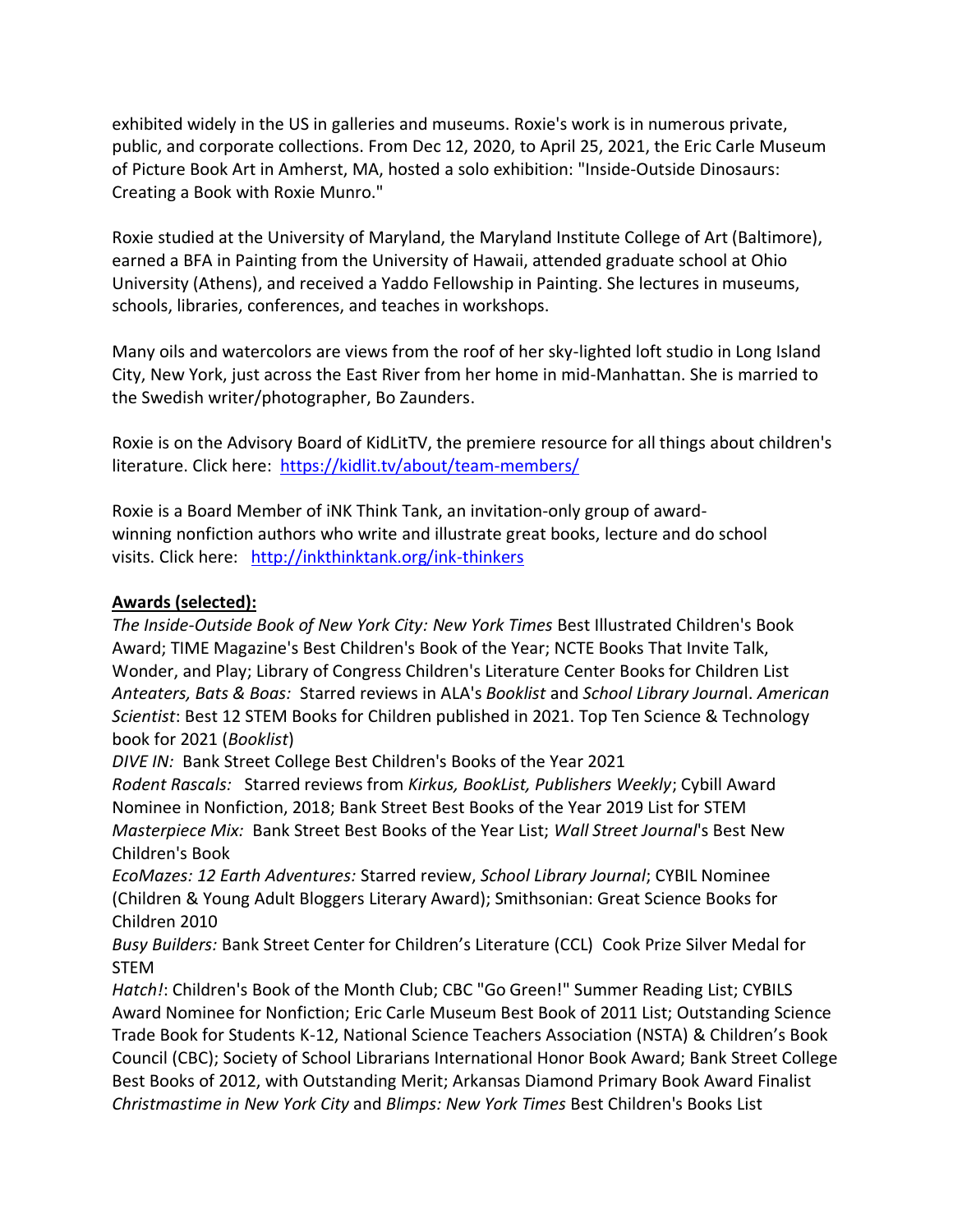*Blimps:* NSTA-CBC Outstanding Science Trade Books for Children; *New York Times* Best Picture Book of the Year

*Market Maze: Kirkus* Starred Review*;* Reading Rockets (WETA) Summer Reading List 2015 *Gargoyles, Girders & Glass Houses; Crocodiles, Camels, & Dugout Canoes*; and *The Inside-Outside Book of Washington DC*: NCSS-CBC Notable Children's Trade Book in the Field of Social **Studies** 

*The Inside-Outside Book of Washington DC: I*RA/CBC Books Means Business List; *Horn Book* Star *Mazescapes*: *School Library Journal* Starred Review; *Parenting* magazine Pick of the Month; Scholastic Book Club *<i>II Inside-Outside Dinosaurs; Amazement Park; Doors; Circus and Ranch:* Children's Book of the Month Club

*The Inside-Outside Book of Librarie*s: *School Library Journal* Starred Review; SLJ Best Book of the Year; *Smithsonian* Notable Books for Children; American Booksellers Pick of the Lists; *Horn Book Guide* Starred Review; Finalist: Nevada Young Readers Award; Rhode Island Children's Book Award nomination; Lasting Connections, ALA; Texas Reading Club; *San Francisco Sunday Examiner & Chronicle* "Editor's Choice"; Bank Street College Best Book Choice; Children's Crown Award Nominee

*Feathers, Flaps & Flops: School Library Journal* Starred Review; SLJ Best Book of the Year; Center for Children's Books Best Book of the Year Listister

*Doors: Child* Magazine Best Book of the Month; *Horn Book* Best Summer Reading List; CBOM; Bank Street College Best Children's Books of the Year Selection; Tumblebooks Pick; Best New Book selection, *Scholastic Parent & Child*

*Ranch:* 2006 NAPPA (National Parenting Publication) Family Honors Award; CBOM Club Selection; Texas Reading Club 2009

*Rodeo*: Ten Best Texas Books of the Year Choice, *Houston Chronicle*; Finalist, Texas Institute of Letters, Friends of the Austin Public Library Award for Best Children's Book

*Desert Days, Desert Nights:* Science Book Club Choice

*Mazeways: A to Z:* 2008 Edition of Bank Street College of Education's Best Children's Books of the Year; Chicago Public Library Children's Books for Year Round Giving List

*Inside-Outside Dinosaurs:* Kansas National Education Association Reading Circle

Recommendation; ReadKiddoRead: Ultimate Summer Reading List 2010

*Amazement Park: Washington Post* "Best Books for Boys" pick; *Horn Book* Summer Reading List; "Reading Rockets" Summer Vacation List; Children's Book of the Month Club

*Gargoyles, Girders & Glass Houses:* Bank Street College Best of of the Year List

*Wild West Trail Ride Maze:* Bronze Medal, Interactive Children's Books (IPPY, Independent Publishers)

Other book awards include *American Bookselle*r Pick of the Lists, *Booklist* and *Publisher' s Weekly* starred reviews; NYPL: 100 Titles for Reading and Sharing; works from *The Inside-Outside Book of New York City; The Inside-Outside Book of Paris; The Great Bridge-Building Contest;* and others chosen for The Original Art Exhibit, Society of Illustrators, NYC<sup>[1717]</sup>

# **Social:**

Quarterly Studio Newsletter:<https://www.roxiemunro.com/newsletterblog.html>